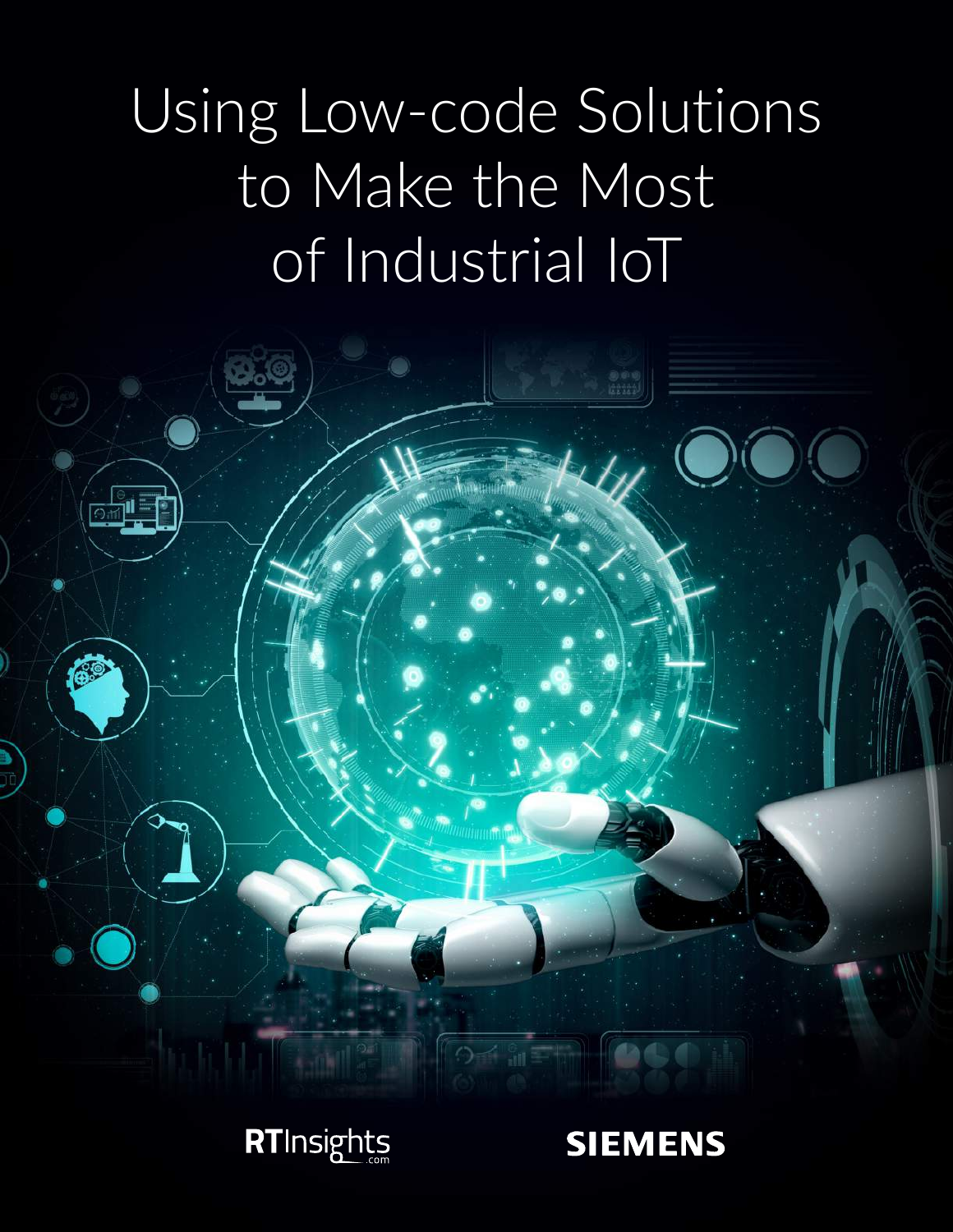The industrial Internet of Things (IIoT) has opened unprecedented opportunities for businesses to automate complex processes, integrate physical systems with digital controls, and leverage AI to optimize operations.

Yet, industrial IoT devices on their own constitute only part of the equation that unlocks these innovations. Equally important is having in place software solutions that allow businesses to take full advantage of the data collection, analytics, and automation features that IoT devices offer.

That's why implementing an efficient, flexible software development solution should be a core part of any industrial IoT strategy. Organizations need a way to create customized applications that support their unique IoT-centered use cases. They must also ensure that multiple stakeholders can collaborate seamlessly on the design of those applications. And from a technical perspective, they need a simple and smooth means of deploying their IoT applications, then updating them on an ongoing basis to ensure they remain in alignment with evolving business requirements.

These goals are difficult to achieve using conventional approaches to software development, which center on having professional developers write extensive volumes of code from scratch. Not only is conventional development too slow to accommodate rapidly changing business needs, but it also makes it difficult for stakeholders from across the business to ensure that their needs are reflected in application deployments.

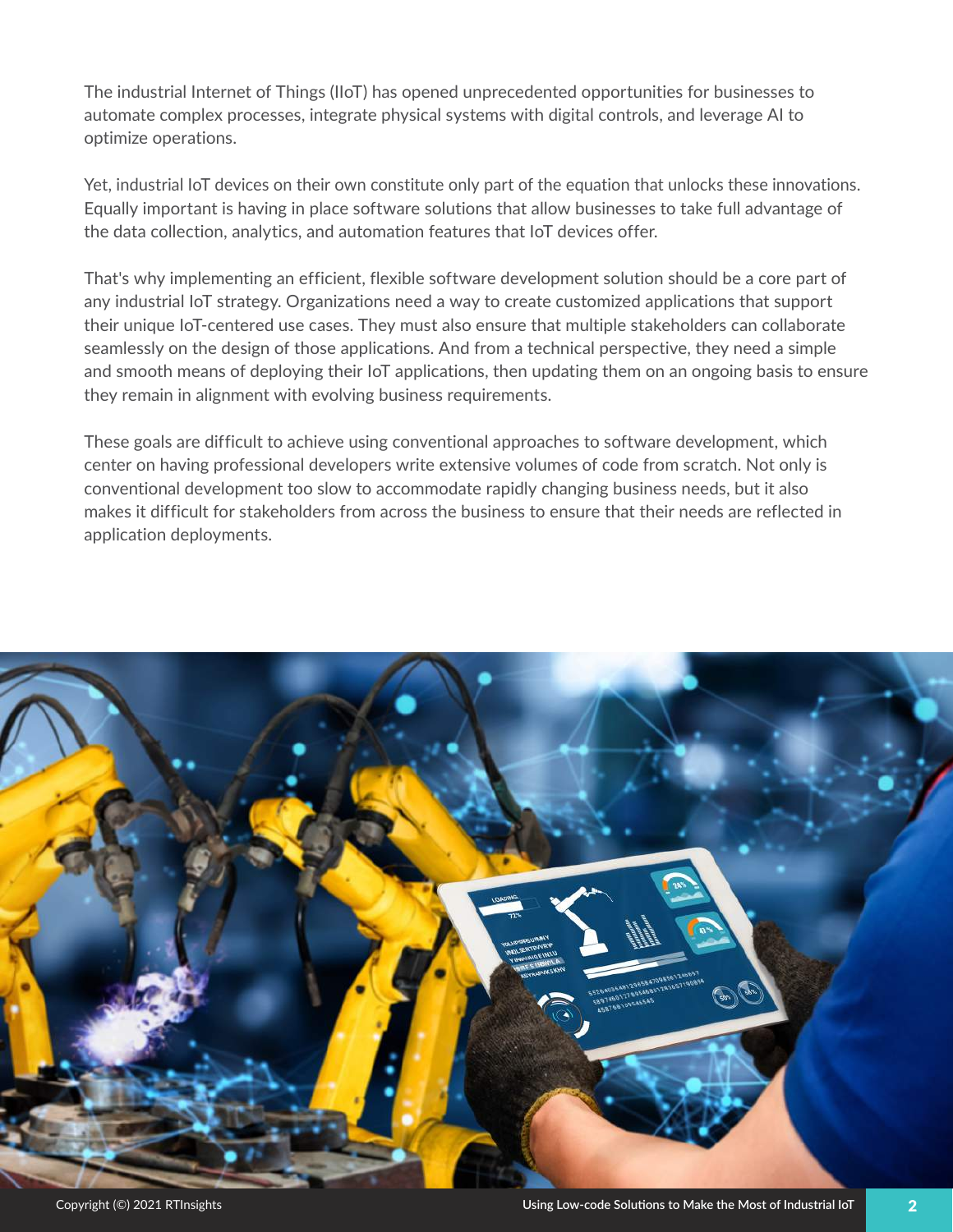# A low-code approach to industrial IoT development

Businesses can resolve these challenges by adopting a low-code development strategy. With a low-code approach, organizations can create custom applications for IoT use cases and maximize the number of data sources they leverage to help manage processes. They can also more easily align applications with the needs of multiple business stakeholders while also speeding and simplifying application deployments and updates.

Low-code solutions act as the building blocks of an application, saving developers the time they'd usually spend coding from the ground up. As well as giving teams this head start, they often allow apps, features, and processes to be modified (even by less experienced team members) and thus deployed faster.

Low-code development techniques can help businesses take full advantage of IoT devices and networks. It begins by identifying the opportunities that the IoT unlocks for organizations in the industrial sector. Additionally, low-code development helps businesses leverage those opportunities to maximum effect.

In other words, there is an inextricable link between low-code development and industrial IoT. While it may be possible to leverage the IoT without low-code development, businesses that do so miss out on a critical competitive advantage: The opportunity to customize analytics quickly and fully to meet specific and fastchanging business needs.



There are additional benefits of using low-code development methodologies. Low-code technology allows team members to build solutions relatively easily, i.e., without in-depth knowledge of coding languages, best practices, and development concepts. Developers are presented with a basic, drag-and-drop framework that gets solutions up and running quickly, sometimes in a matter of hours.

Low code enables citizen developers to get solutions on the board without waiting for IT. It doesn't replace IT completely – enterprises still need IT for higher-order tasks such as governance, data ingestion, and cybersecurity – but it allows business departments to partner with IT so that customized solutions can be built quickly and still retain all of the requirements from IT.

Specifically, low code allows people working on the floor to create solutions that suit them on their schedule and not based on the priorities of the C-suite or the IT department. Companies using low code can embrace the concept of shadow IT without leaving huge areas of risk open for exploitation. Instead of shutting things down and leaving employees to fend for themselves with hopelessly slow manual processes, teams have the tools they need to create solutions.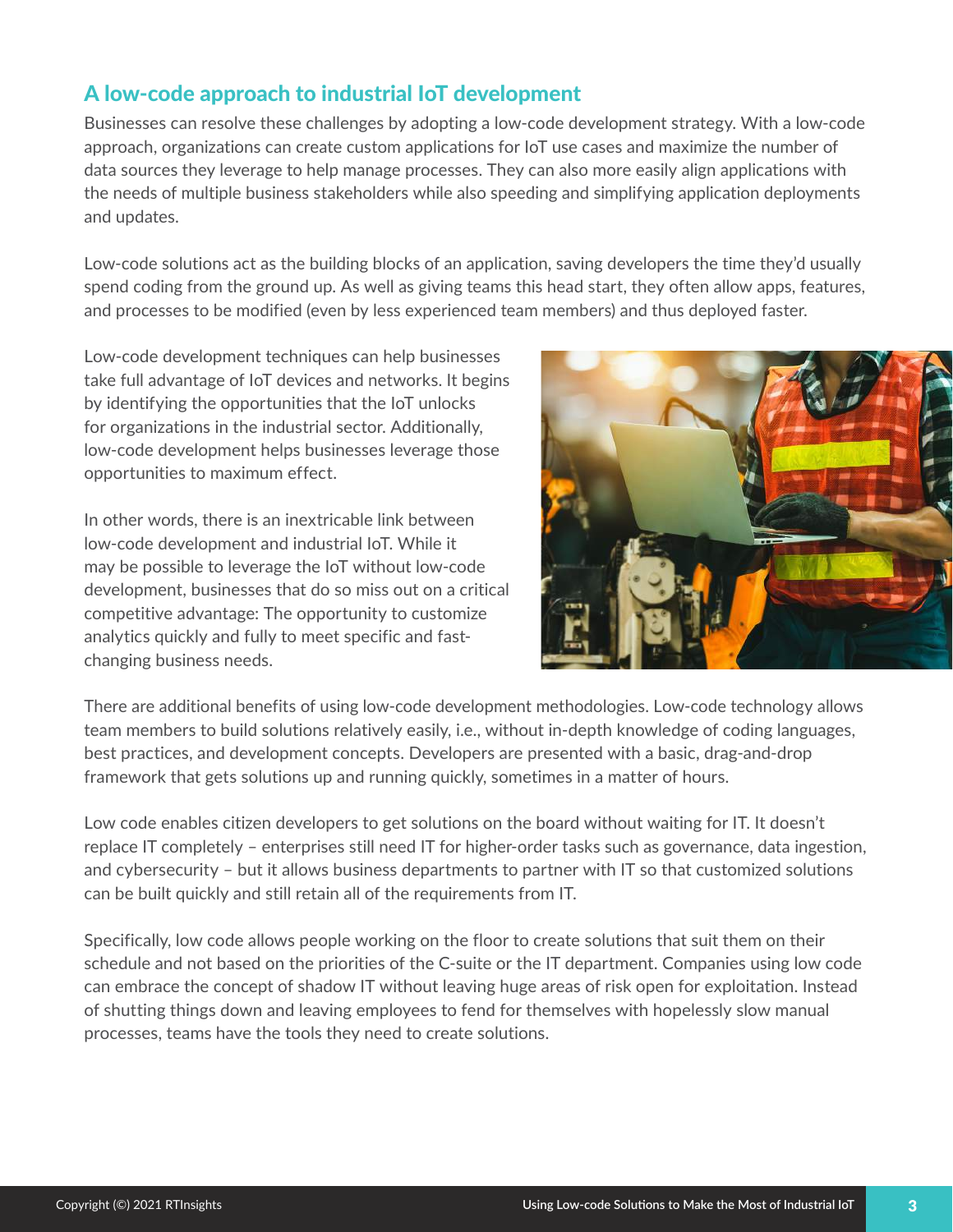

## The business advantages of industrial IoT

In the industrial sector, the IoT offers businesses the potential to take advantage of several key benefits  $$ provided they have the development abilities in place that are necessary to use IoT devices to their full effect.

#### Data collection and analytics

Among the core benefits of IoT devices is their ability to collect vast amounts of data from myriad sources. From sensors that monitor manufacturing plant temperature to IoT-connected robots whose locations are tracked as they move around the assembly line, IoT devices can automatically ingest a wide array of data types. In turn, that data can be analyzed to help businesses make split-second decisions and detect operational problems before they lead to major disruptions.

Yet, the ability to collect and process data hinges not just on having physical IoT devices in place at the data source, but also software that can perform the ingestion, aggregation, transformation, and analytics operations necessary to process that data and make decisions based on it.

In this respect, businesses that use low-code development techniques to customize IoT applications in such a way that they work with any and all data sources relevant to their operations are in the best position to leverage IoT devices. In addition, they can quickly implement custom analytics to meet specific business needs.

Without the ability to create purpose-built software in an efficient way, businesses will struggle to find software that supports their unique data collection and analytics requirements. They will also lack the ability to extend data collection and analytics workflows to new data sources as they become available. And they will be highly dependent on specialized data scientists to analyze their data, rather than being able to build custom analytics solutions using the teams they already have in place.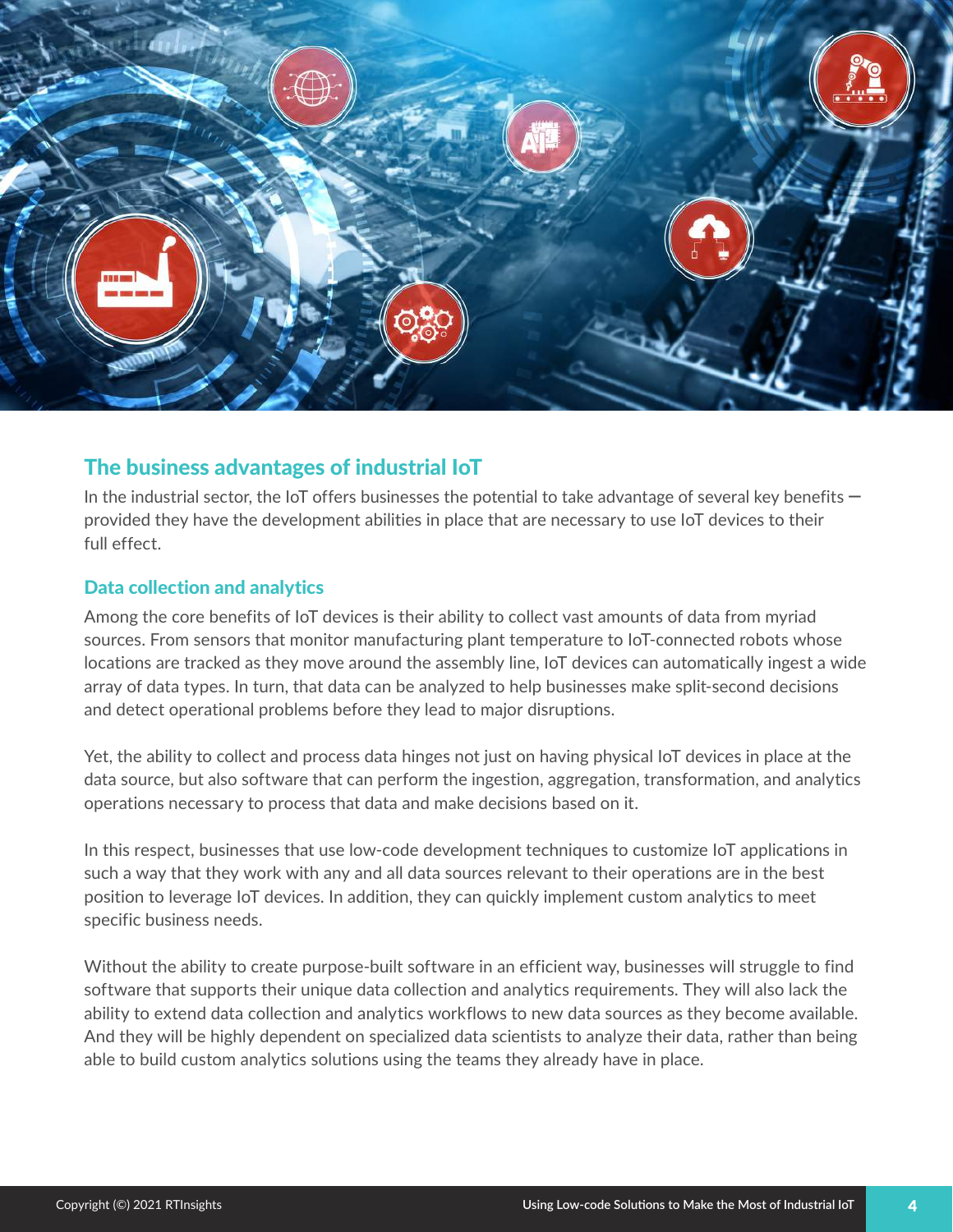#### Data aggregation and integration

Relatedly, getting the most value from the data that IoT devices collect requires software that can process and analyze data from individual sources as well as solutions for aggregating and integrating data from multiple sources.

This integration can be difficult to achieve in enterprise environments where data often sits in silos. For example, the shop floor crew may maintain data about the systems it oversees, while data collected by the IT team from software environments is stored separately.

Here again, businesses are in the strongest position to take advantage of all of their data when they can quickly build software for integrating data from across the business, then correlating and analyzing it to gain the most accurate insights into the state of business processes. Otherwise, organizations can only analyze data from individual sources on an individual basis, making it difficult to gain full context and across-the-board visibility into operations.



#### IT integrations

IoT devices and networks are only one component of a business' full IT landscape. To use IoT data to the greatest effect, businesses must be able to integrate their IoT networks smoothly with other IT systems.

In other words, they must ensure that IoT sensors can connect to services running in the public cloud, for instance, and to line-of-business applications that employees use on a daily basis. Without this integration, the IoT network becomes an island with limited ability to help optimize other facets of the business' IT estate.

Implementing integrations between IoT environments and other IT resources is typically difficult to do if developers have to build each integration from scratch. However, with the help of low-code capabilities, they can take advantage of pre-built integrations that make it much faster and easier to integrate their IoT resources with other IT assets.

#### Rapid implementation

Enterprise development and IT teams are typically already over-burdened with existing projects. To take advantage of the IoT most effectively, these teams need to implement IoT applications rapidly and efficiently.

With low-code solutions, these teams can quickly implement and update custom IoT software without the rollout becoming yet another task that bogs down overstretched teams even further.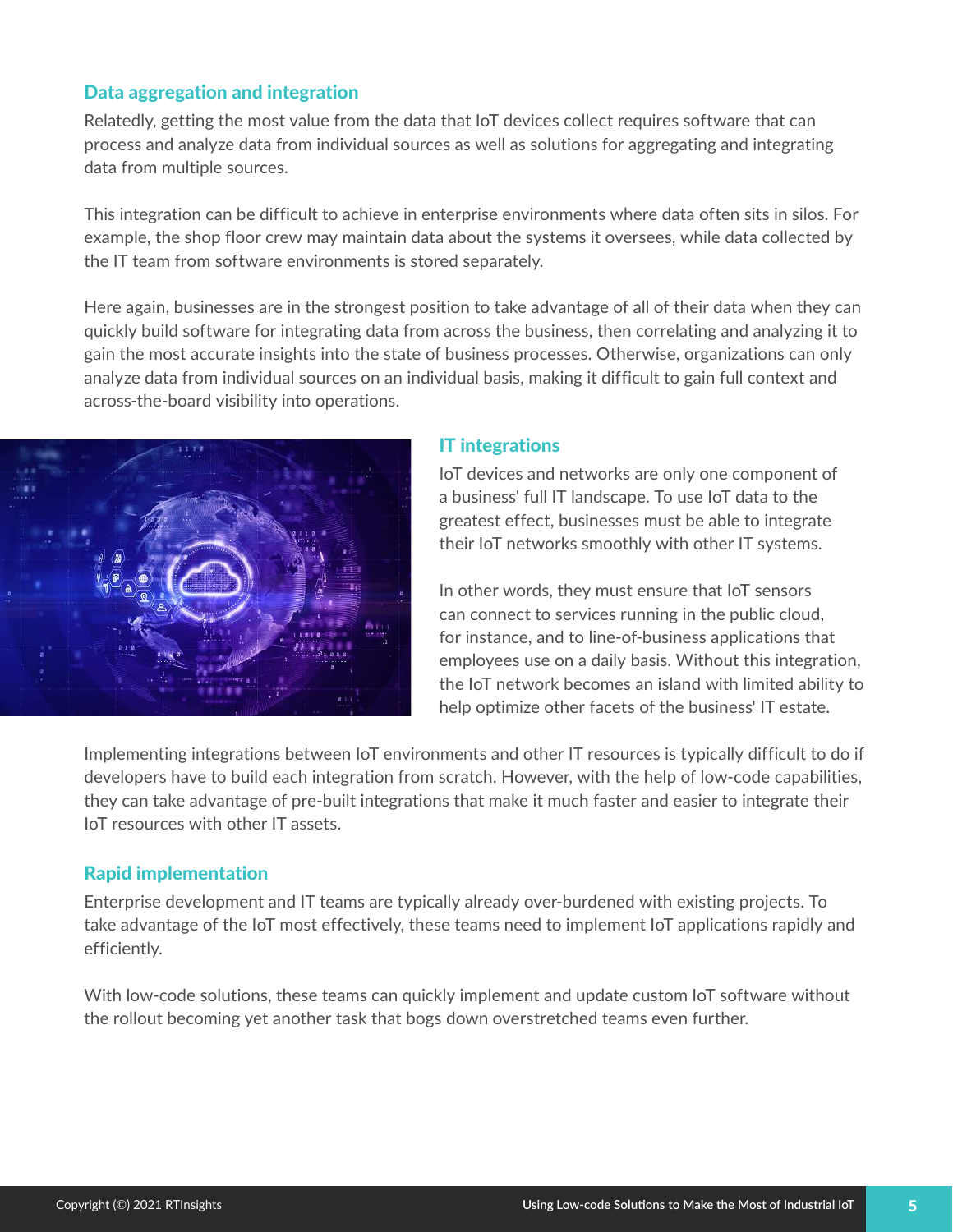

## What to expect from a low-code IoT environment

Low code gained great popularity during the pandemic. Businesses realized they need to be more responsive to fast-market changes. While some have wondered if this interest would wane once things return to more normal business operations, the answer is a resounding no. Adoption of low code is expected to grow strongly: Gartner predicts a 23 percent expansion of the low-code market in 2021 alone.

Beyond helping organizations capitalize on the specific IoT opportunities described above, a low-code development strategy paired with IoT infrastructure enables several additional major advantages for developers, IT engineers, and business stakeholders.

#### **Deployment**

With low-code solutions in place, organizations can deploy applications in just one click. Just as important, virtually anyone can perform deployments instead of requiring specialized expertise that only certain developers or IT engineers possess.

What's more, because modern low-code development platforms produce applications that are portable and designed to run in cloud-native environments by default, they allow teams to deploy seamlessly to any type of environment. Whether applications will be hosted on-premise, in the public cloud, in a hybrid architecture, or at the edge, low-code solutions enable a smooth deployment process.

#### Speed

By drastically reducing the amount of custom code that businesses must write to implement new features, as well as providing pre-built integrations, low-code development allows for much faster application development and updates. As John Rhymer, Principal Analyst at Forrester, wrote in an article titled "Why You Need To Know About Low-Code, Even If You're Not Responsible For Software Delivery," low-code platforms can "make software development as much as 10 times faster than traditional methods."

That's a critical advantage, not just when businesses are rolling out IoT software for the first time, but also whenever they need to update it in response to shifting business needs.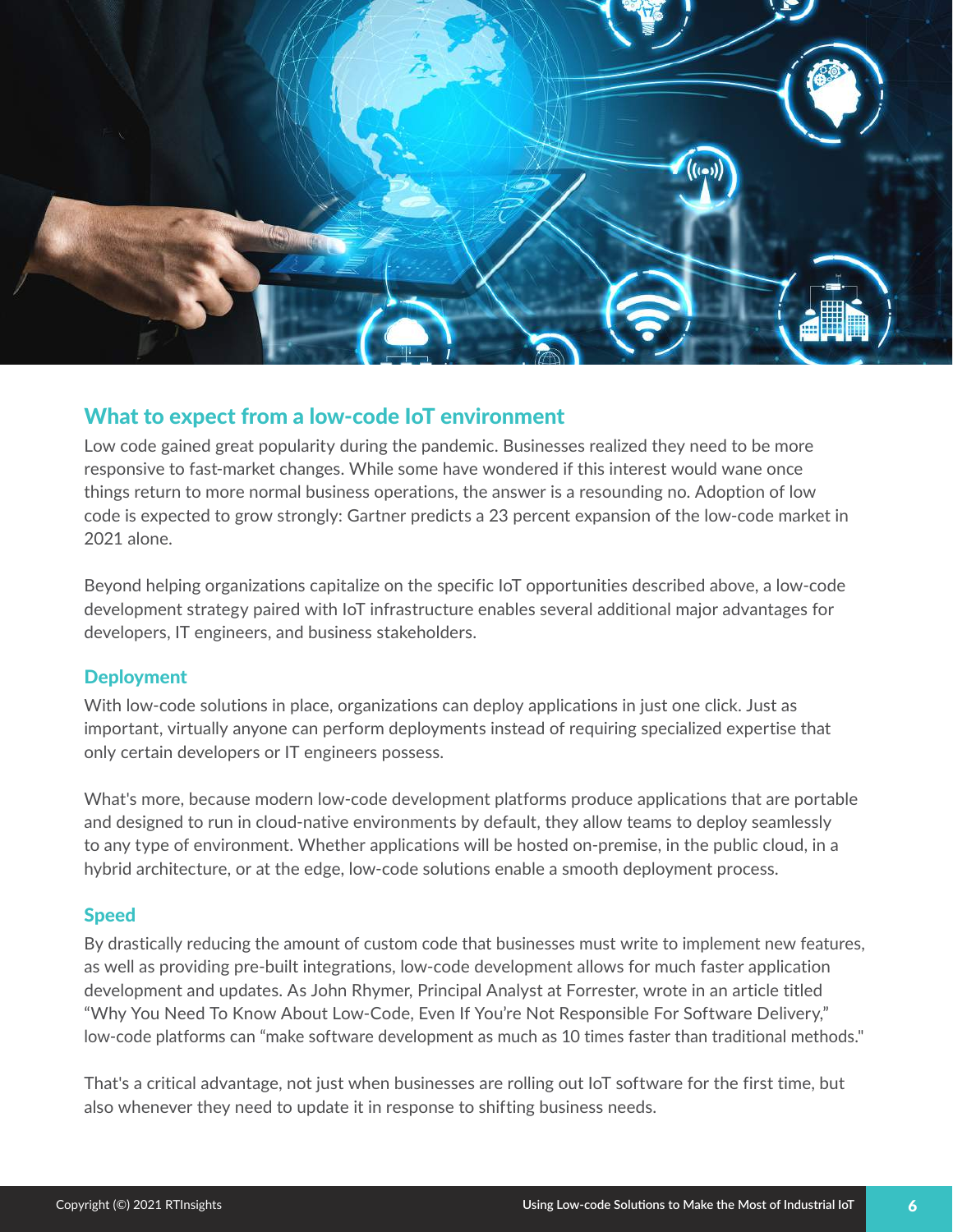#### Less burden on developers

Low code empowers businesses to do more with fewer developers. It reduces the total time it takes to develop applications and allows businesses to develop highly customized and specialized applications without having to find and recruit professional developers.

For example, AI-assisted development workflows within low-code solutions can help developers construct microflows that are tailored to specific use cases even if developers don't have domain expertise related to those



use cases. In addition, drag-and-drop user interfaces and pre-coded snippets allow citizen developers without a formal coding background to implement the functionality they need without drawing on developer resources at all.

Overall, businesses can expect to use up to 70 percent fewer developer resources when they adopt a low-code approach.

#### Future-proofing

In a low-code development environment, application components such as UI styles and themes are easy to reuse. In addition to streamlining development, reusability also helps ensure that existing software components will remain relevant as applications evolve and as IoT devices themselves change.

In other words, with a low-code approach, businesses don't need to start fresh whenever their applications change, or they implement new IoT hardware. They can reuse much of what they already have in place, keeping their systems compatible even as they evolve.

#### Faster, more efficient, better-integrated development

In short, a low-code approach to development enables every stakeholder within the organization to build the solutions that he or she needs to get the most from their IoT data. It does so without requiring specialized skills or expertise and without consuming extensive development resources. And it enables development and deployment cycles that are fast and smooth and that integrate seamlessly into the Continuous Integration/Continuous Delivery (CI/CD) workflows and toolsets that many businesses already have in place.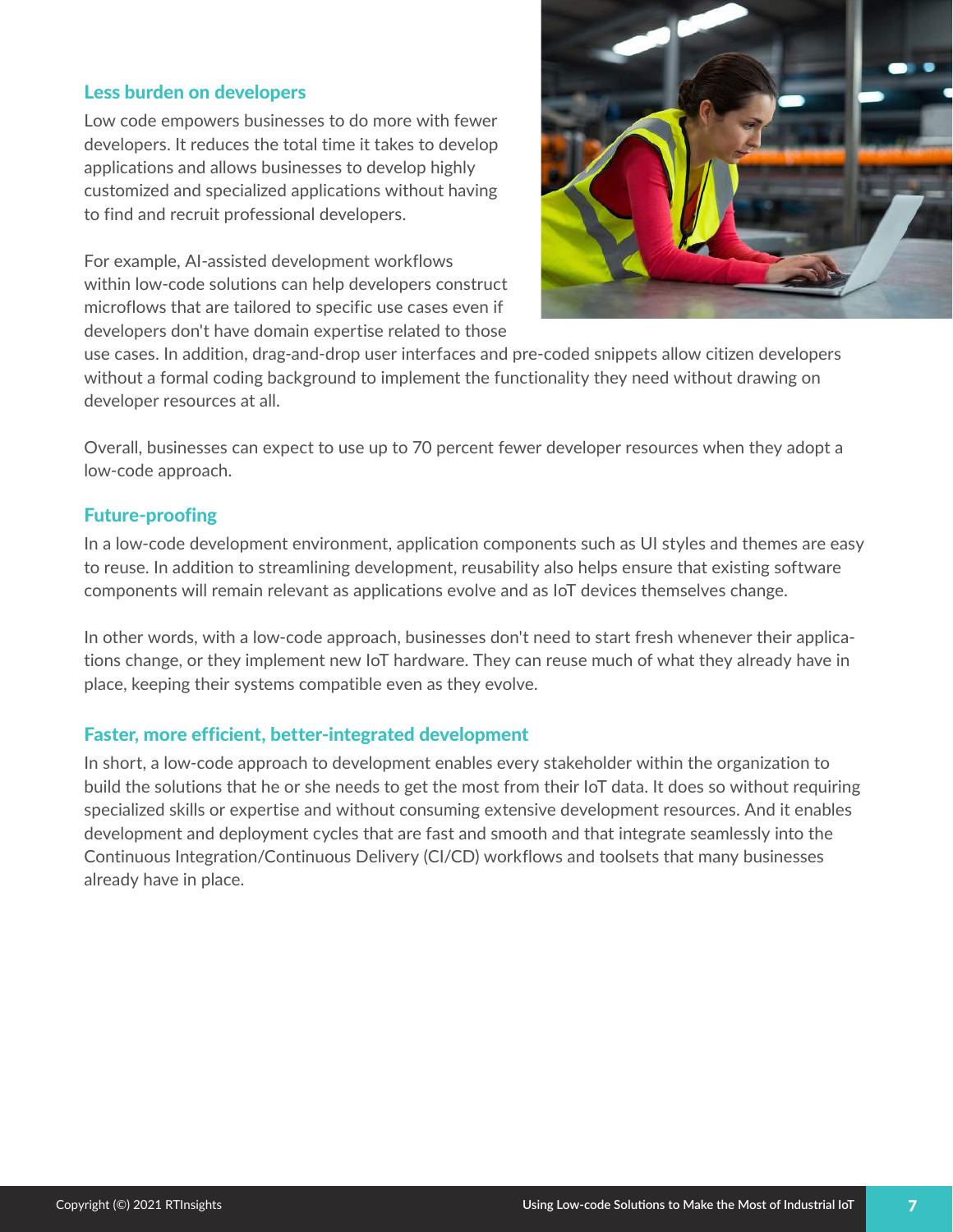# Low-code and IoT go hand-in-hand

To derive the greatest value from IoT solutions in the industrial sector (or, indeed, in any context), businesses require software development solutions that allow them to build customized applications tailored to their unique IoT use cases quickly and efficiently.

It's time to release IT from every mundane development task and create a climate of technology collaboration. Using low code, other business units are empowered to collaborate as equal partners with the IT department to build solutions and rapidly deploy them, creating resilience and flexibility. Teams can pivot on demand without waiting for IT to get to each small project, and IT can oversee the results, especially when these programs deploy company-wide.

Low code puts technology back where it belongs: creating value for the company. As manufacturers adjust to the need for real-time insight and rapid-fire innovation, low code could offer just the compromise they need between development and security.

Siemens has brought the best of both worlds together in an integrated solution of MindSphere® and the MENDIX™ platform. The MindSphere IoT solutions, built on MENDIX, enables businesses to achieve this goal in a way that conventional approaches to development simply can't match. By analyzing and correlating all of the data available to them, substantially reducing the burden placed on professional developers, integrating easily with a variety of other IT services and resources, and allowing for simple deployment into cloud-native environments, applications built on MENDIX, the low-code platform, help businesses thrive in the age of IoT.